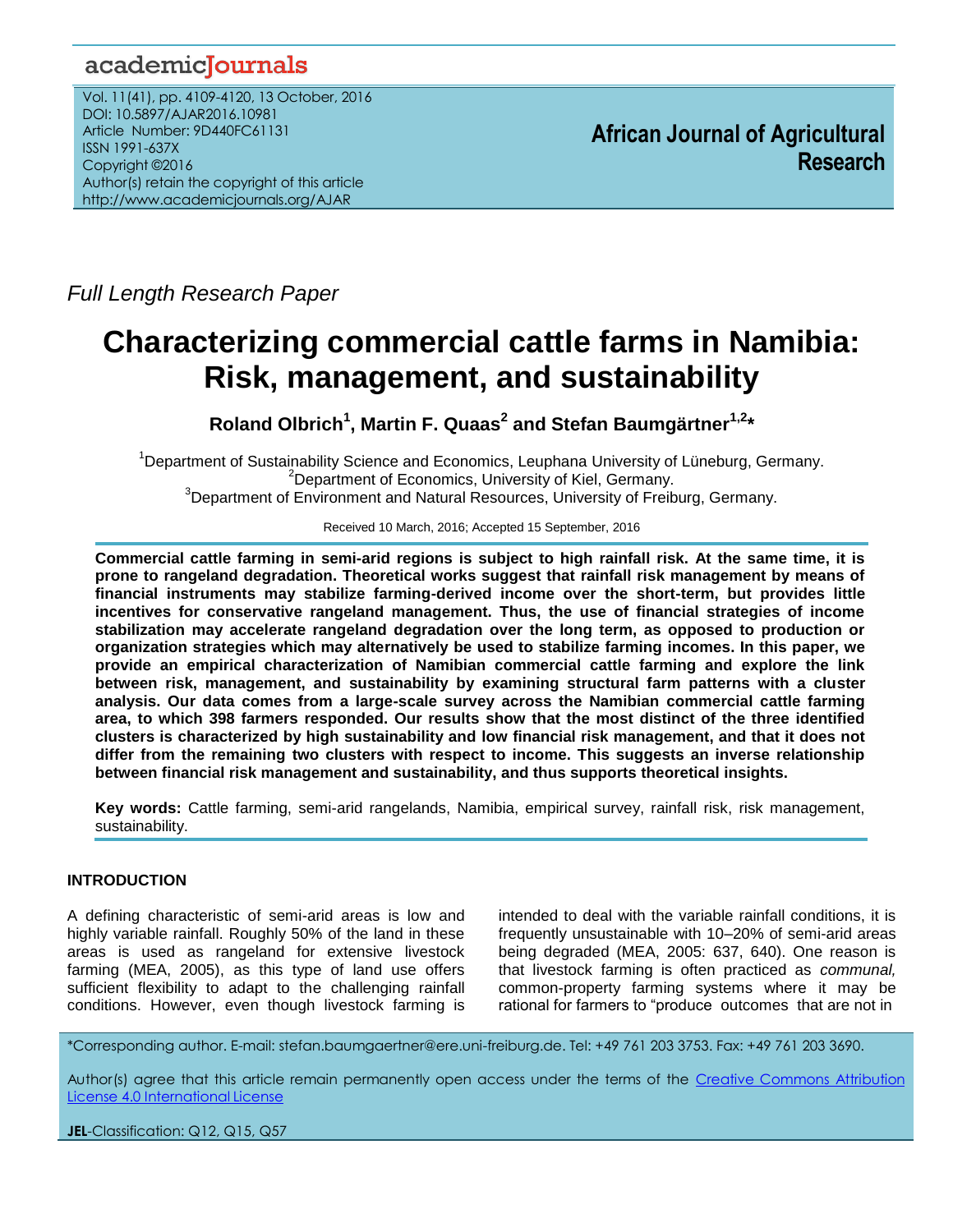anyone's long-term interest" (Ostrom, 1999: 279).

However, degradation is also observed in *commercial* farming systems where property-owning farmers exclusively manage rangeland and may do so for decades (de Klerk, 2004; Smit et al., 2015). One reason for degradation in commercial systems is the use of inadequate management strategies (Fynn and O'Connor, 2000; de Klerk, 2004; Wiegand, 2010; Kgosikoma et al., 2012). More specifically, theoretical analyses suggest that financial management strategies may stabilize farming-derived income, but that farmers who apply these strategies refrain from periodically resting their rangeland and thereby ultimately overstock their land (Quaas et al., 2007; Quaas and Baumgärtner, 2008, 2012; Baumgärtner and Quaas, 2009a; Müller et al., 2011). Essentially, financial strategies thus trade-off the short-term reduction of income risk against the system's long-term sustainability. The precise link between risk, management and sustainability in commercial farming systems is, however, poorly understood, not least of all because comprehensive empirical data is lacking.

In this paper, we empirically characterize risk, management and sustainability for commercial livestock farming in semi-arid rangelands. Our case study is commercial cattle farming in Namibia which constitutes an economically important sector that contributes directly 1–2% to Namibia's GDP (MAWF, 2009) and provides employment for approximately 40,000 farmers and farm workers (NTA, 2013: 15).<sup>1</sup> Like other semi-arid areas, Namibian rangelands are subject to high rainfall risk (Sweet, 1998) as well as to degradation in the form of bush encroachment (de Klerk, 2004; Smit et al., 2015).

In August 2008, we conducted a large-scale survey among 2,119 commercial cattle farmers through a mail-in questionnaire (Olbrich et al., 2012). $^2$  We collected information on 1) perceived rainfall risk, 2) risk management strategies, 3) the farm's sustainability, 4) individual risk and time preferences and normative views of sustainability, and 5) personal, farm and environmental features. 398 farmers responded to the survey, corresponding to a response rate of 19%. Here, we analyse these data by providing descriptive statistics and also by exploring structural farm patterns in a cluster analysis for a subset of 108 farmers. We hypothesize that risk, management and sustainability are intricately linked for our case study along the lines of earlier theoretical results described above.

The paper is organized as follows: First is a brief description of commercial cattle farming in Namibia, followed by a description of the data collection and the analytical procedures. Thereafter the descriptive statistics and results for the cluster analysis is presented, discussed and the research concluded.

 $\overline{a}$ 

## **SUSTAINABILITY AND THE TRADE-OFF WITH RISK MANAGEMENT**

One prominent notion of sustainability is strong sustainability: critical natural and economic components of a system – such as rangeland condition or farm income – have to be conserved at or above specified thresholds, and have to be conserved independently of each other (Pearce et al., 1989; Ekins et al., 2003). Specifying sustainability thresholds is a normative decision and may, like all normative decisions, occur at the level of the individual or at the level of the society (Schwartz, 1977; Stern, 2000; Baumgärtner and Quaas, 2009b; Young and Burke, 2010; Olbrich et al. 2014).

Once thresholds are specified, achieving sustainability depends on choosing and applying adequate management strategies (or, more generally, measures) in order to comply with the thresholds (Baumgärtner and Quaas, 2009b).

The management strategies that are ultimately adequate may not be obvious at first, as different strategies may all have beneficial effects over the shortterm. However, some strategies may ultimately be detrimental for the system and lead to an unsustainable development, which may become only obvious over the long term.

In a series of theoretical studies, Quaas and Baumgärtner (2008), Baumgärtner and Quaas (2009a) and Müller et al. (2011) showed for Namibian rangelands that conservative rangeland management that employ resting strategies particularly adapted to variable rainfall may provide a form of natural insurance, as it buffers the negative effects of low rainfall events. Such strategies that are aimed at the production process / farm organisational levels and financial strategies are substitute for reducing income risk – and thus for stabilizing income – over the short term. Over the longterm, however, financial strategies can be unsustainable: farmers no longer have an incentive to use natural insurance by means of conservative rangeland management. Instead, they overstock their farms. This slowly degrades their rangeland and eventually also leads to considerably lower farm income.

## **System description of commercial cattle farming in Namibia**

Commercial cattle farming is an extensive farming system and economically the dominant livestock system in Namibia: it contributes by far the largest share of total agricultural output and approximately 1–2% directly to  $GPD$  (MAWF, 2009:  $7,9$ ).<sup>3</sup> An estimated 2,250 commercial cattle farmers (Olbrich et al., 2012) keep an

This amounts to 5.7% of total employment in Namibia (NSA, 2015: 6).

<sup>&</sup>lt;sup>2</sup> Although dating from 2008, our survey is (to our knowledge) still the most recent and comprehensive of its kind in Namibia.

 $\overline{a}$ <sup>3</sup> All subsequent figures from MAWF (2009) are calculated as averages over the period 2000–2007.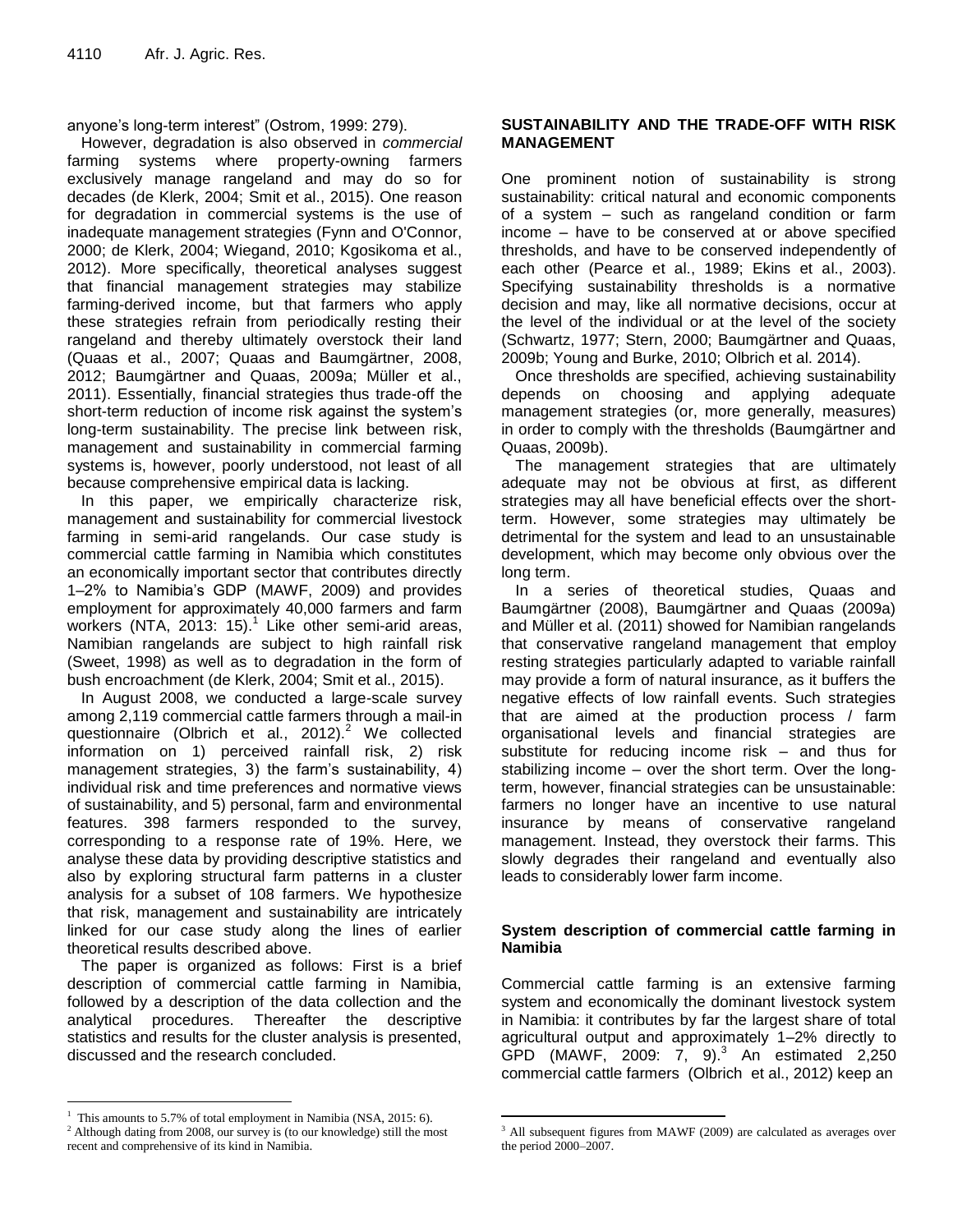

**Figure 1.** Commercial cattle farms in Namibia. The dashed line **delimits** grazing delimits what is considered the commercial cattle farming area (Mendelsohn, 2006). Crosses denote the position of all 299 farms which were identified in our mail-in questionnaire. **Figure 1.** Commercial cattle farms in Namibia. The dashed line which we have in our mail-

average of 840,000 cattle (MAWF, 2009: 13). Of the 298,961 cattle that are on average marketed each year, roughly half (49%) are sold as live cattle (almost exclusively as weaners) whereas the other half (51%, almost exclusively oxen) are sold as beef (MAWF, 2009: 14). Almost all weaners are exported as live cattle to feed lots in South Africa (Schutz, 2010). Beef is primarily sold to South Africa (45%), overseas (37%) and other markets (3%) with only a small fraction consumed domestically (15%) (MAWF, 2009: 14, 15). The commercial cattle farming area in Namibia covers approximately 14.5 million hectares (ha) (Mendelsohn, 2006: 42) of rangeland in the northern half of Namibia (Figure 1). It is confined at its southern and western fringes by areas too dry for farming and at its northern and eastern fringes by communal lands. On average, the commercial cattle farming area receives an annual rainfall of only 374 mm, with 95% (352 mm) of rainfall falling during the rainy season from November to April (NMS, unpublished).<sup>4</sup>

Rainfall is low on average and varies considerably, both across rainy seasons (NMS, unpublished) $<sup>5</sup>$  and</sup>

 $\overline{a}$ 

across individual farms (Ward et al., 2004). The rangeland's production is rainfall-limited and strongly covaries with rainfall (Ward and Ngairorue, 2000; du Plessis, 2001; Atlas of Namibia Project, 2002: Figure 2).

As such, precipitation risk directly transforms into rangeland production risk. Since commercial cattle farming in Namibia is extensive farming, the rangeland production risk in turn translates into cattle production and ultimately income risk.

Beyond being subject to low and highly variable rainfall, rangelands of the commercial cattle farming area are in an unsustainable state. They suffer from degradation due to bush encroachment, i.e. they have come to be dominated by woody vegetation (de Klerk, 2004; Joubert et al., 2008; Kgosikoma et al., 2012; Smit et al., 2015). Bush encroachment entails a reduction in the rangeland's overall production which is equivalent to a reduction in grazing capacity. A reduction in grazing capacity, in turn, diminishes farm income (de Klerk, 2004; Lukomska et al., 2014) since grazing capacity directly relates to the amount of cattle that may be supported by the rangeland. Bush encroachment across the commercial cattle farming region is illustrated by grazing capacity being nowadays much worse than the historic value of above 0.1 Large Stock Unit per hectare (LSU/ha) that was encountered on average across Namibia until the mid 1960s (de Klerk, 2004: 21).

## **Risk management strategies in cattle farming**

As previously mentioned, farmers' income is highly risky since it is related to the high rainfall risk via rangeland production and cattle production. Income may thus change dramatically from year to year if no risk management is conducted.

A farmer may manage the risk through a number of risk management strategies. These strategies either adjust the organization or production processes of the farm ("on-farm strategies") or makes use of financial products or off-farm assets ("financial strategies"). The main on-farm strategies are:

i) Increasing the rangeland size ("rangeland size increase"),

ii) Resting part of the rangeland to provide feed throughout the year ("resting rangeland"),

iii) Providing cattle with purchased hay and licks ("additional feed"),

iv) Choosing cattle breeds adapted to local environmental conditions ("breed adaptation"),

v) Choosing a production system, such as weaner or ox production, that is adapted to local environmental conditions ("production system adaptation"); and the main financial strategies are:

 $\overline{a}$ 

<sup>&</sup>lt;sup>4</sup> We refer here to the meteorological year, which is commonly defined from July to June in southern Africa (e.g. Unganai, 1996; Burke, 1997). We define the rainy season as the period  $01<sup>st</sup>$  of November until  $30<sup>th</sup>$  of April.

<sup>5</sup> For example, the coefficient of variation for total annual rainfall shows a value of 0.35 (NMS, unpublished). For comparison: the corresponding

coefficient of variation is between 0.1 and 0.2 for countries in central and northern Europe (Chapman, 2010: Map 2).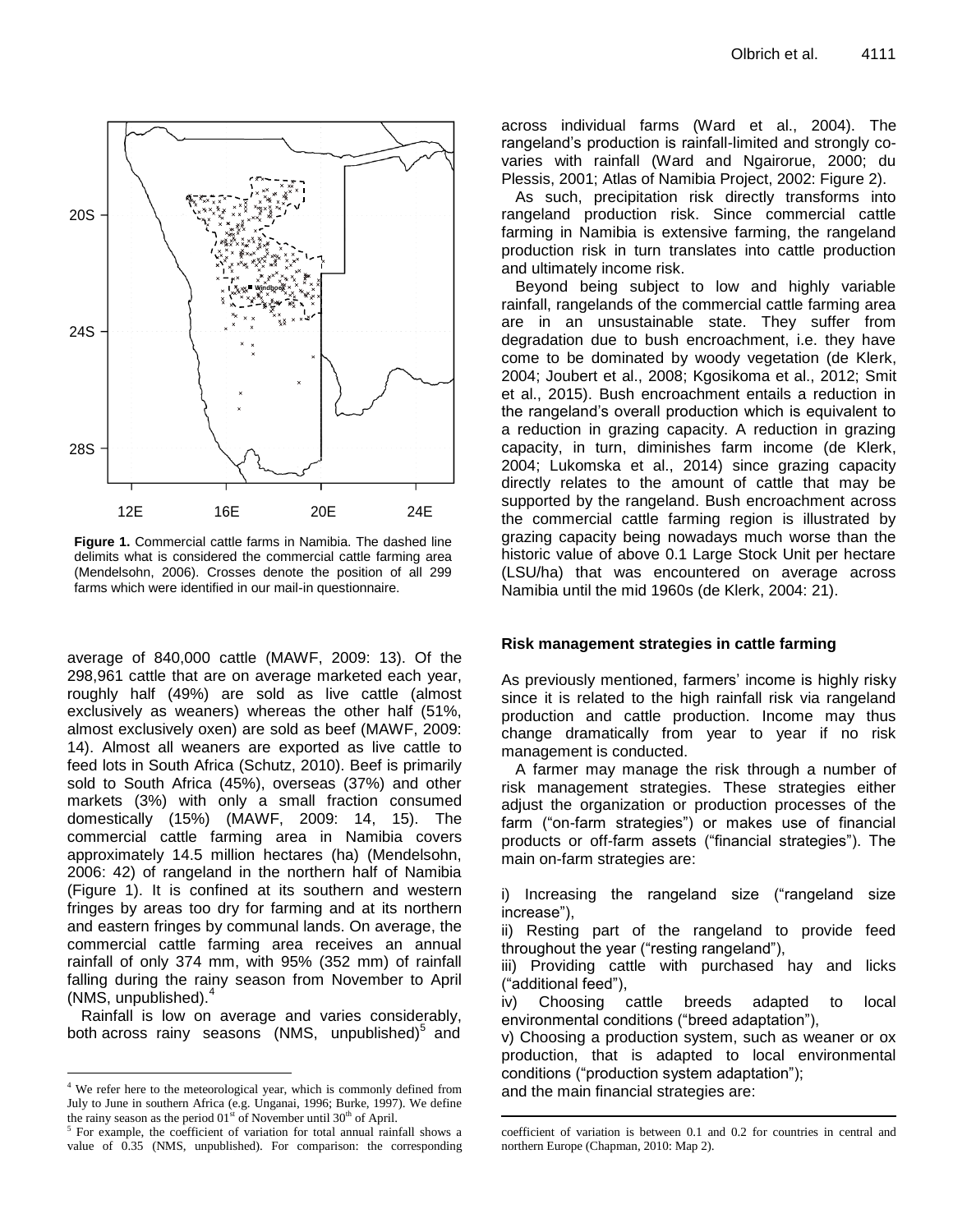i) agreeing on advances on livestock sales ("advances on livestock sales"),

ii) keeping a checking account as a financial buffer ("checking account as buffer"),

iii) taking up loans for covering operating losses ("loans for covering operating losses"),

iv) obtaining income from off-farm sources ("off-farm income"), and

v) investing into agricultural derivatives ("investment into agricultural derivatives").

#### **DATA AND METHODOLOGY**

#### **Data sources**

 $\overline{a}$ 

Here, we briefly describe the process and the questionnaire that we used for the data collection. A detailed description of the data collection can be found in Olbrich (2012) which also includes a copy of the questionnaire.

#### **Description of data collection**

In August 2008, we sent out mail-in questionnaires to commercial cattle farmers in Namibia in order to elicit 1) perceived rainfall risks, 2) risk management strategies, 3) the farm's sustainability, 4) individual risk and time preferences and normative views of sustainability, and 5) personal, farm and environmental features. Questionnaires were sent to a group of 2,119 farmers which consisted of members of the Namibia Agricultural Union (NAU) and of farmers that deliver cattle to MeatCo, the largest slaughterhouse in Namibia. This group essentially is the whole population of commercial cattle farmers in Namibia (Olbrich et al., 2012). We mailed out questionnaires for the first time in the period  $19^{\text{th}} - 21^{\text{st}}$ of August 2008, and a second time as a follow up on the  $15<sup>th</sup>$  of September 2008.

398 questionnaires were returned, equaling a return rate of 19%.<sup>6</sup> An optional question for identification of the farm was answered by 299 (75.1%) of questionnaire participants.

#### **Elicitation of rainfall risk, management and sustainability**

We elicited rainfall risk by asking farmer to rate this risk on a sixitem Likert-scale ranging from "no risk at all" to "very high risk".We elicited risk management by asking farmers for each on-farm risk management strategy (that is, *rangeland size increase*, *resting rangeland*, *additional feed*, *breed adaptation* and *production system adaptation*) and financial risk management strategy (that is, *advances on livestock sales*, *checking account as buffer*, *loans for covering operating losses*, *off-farm income* and *investment into agricultural derivatives*) to self-report the importance they ascribe to each strategy. Importance was recorded on a six-item Likert-scale ranging from "not at all important" to "very important".

We measured sustainability by the grazing capacity in the unit LSU/ha, in line with our depiction of the rangeland system. Note that we explicitly asked farmers to report the grazing capacity of their rangeland (and that we did not simply calculate the stocking

rate). $<sup>7</sup>$ </sup>

#### **Elicitation of risk and time preferences and normative views of sustainability**

We elicited risk and time preferences by hypothetical choice experiments in the questionnaire using a multiple-price-list format (Olbrich et al., 2012). Based on this elicitation, we construct indices for risk and time preference out of the raw responses in the experiments. The *risk* preference index hereby is a discrete variable with values in {1, 2, …, 7} where low values denote high risk aversion and high values denote risk attraction. For the *time* preference index we construct a discrete variable with values in {1, 2, …, 6} where low values denotes patience and high values denote impatience.<sup>8</sup>

In accordance with the definition of strong sustainability in Section 2.1, we pre-selected ecosystem condition of the rangeland, measured as grazing capacity in the unit LSU/ha, as one critical component for conservation; and we selected income, measured as net annual income in the unit N\$, as an additional critical economic component. We then elicited the threshold level at or above which ecosystem condition (income) should be conserved. In addition, we elicited two further normative views of sustainability which are tied closely to the notion of strong sustainability.<sup>9</sup> Firstly, the acceptable risk that the conservation of ecosystem condition (income) fails in a given year, measured as a probability, and secondly the time horizon for conservation of ecosystem condition and income, measured in the generations.<sup>10</sup>

#### **Elicitation of personal, farm and environmental features**

In addition to the aforementioned variables, we elicited a variety of personal, farm and environmental features. A list of all elicited variables along with their summary statistics is given in Table 1.

#### **Statistics analysis**

 $\overline{a}$ 

In a first step, we analyze data through the use of descriptive statistics. Results are presented in the form of a summary table.

<sup>6</sup> To our knowledge, there exists no other comprehensive survey of commercial cattle farmers in Namibia. We thus cannot validate the representativeness of our sample by comparison with independently collected data sets. However, we statistically compared independent subpopulations within the sample and found only negligible differences at the 5% significance level (Olbrich et al., 2009: Table 3).

 $7$  We can easily calculate the stocking rate from the questionnaire. Grazing capacity and stocking rate are only moderately correlated (Pearson correlation:  $r=0.49$ , p-Value<0.01, N=340), indicating that farmers indeed reported two separate concepts.

As Olbrich et al. (2011b) detail, we encountered irregularities for some farmers in the risk experiments, which we treated as artifacts and excluded in our further analyses. Similar irregularities were encountered in the time experiments and the respective observations were likewise excluded.

As these aspects are not central to this paper, we have for simplicity not detailed the underlying conceptual framework in Section 2.1. This is explained in detail in Baumgärtner and Quaas (2009b). To briefly summarize the main point of that publication, we here point out that the notion of strong sustainability as introduced in Section 2.1 assumes a deterministic system. In such a system the effect of human measures (such as management strategies) on the system's development is fully known. However, many systems such as cattle farming in Namibia are stochastic where unpredictable events (such as stochastic rainfall) may occur and negatively impact on the system. This may preclude the achievement of sustainability despite the best intentions for setting sustainability thresholds and taking measures. Thus, in order to consider sustainability in such systems, one also has to define 1) which risk that conservation fails due to unpredictable events is still acceptable, and 2) the time horizon over which the system should be conserved.

<sup>&</sup>lt;sup>10</sup> Altogether, more demanding views of sustainability are thus reflected in *higher* values for the threshold level of ecosystem condition (income) and for the time horizon, and in *lower* values for the acceptable risk that conservation of ecosystem condition (income) fails.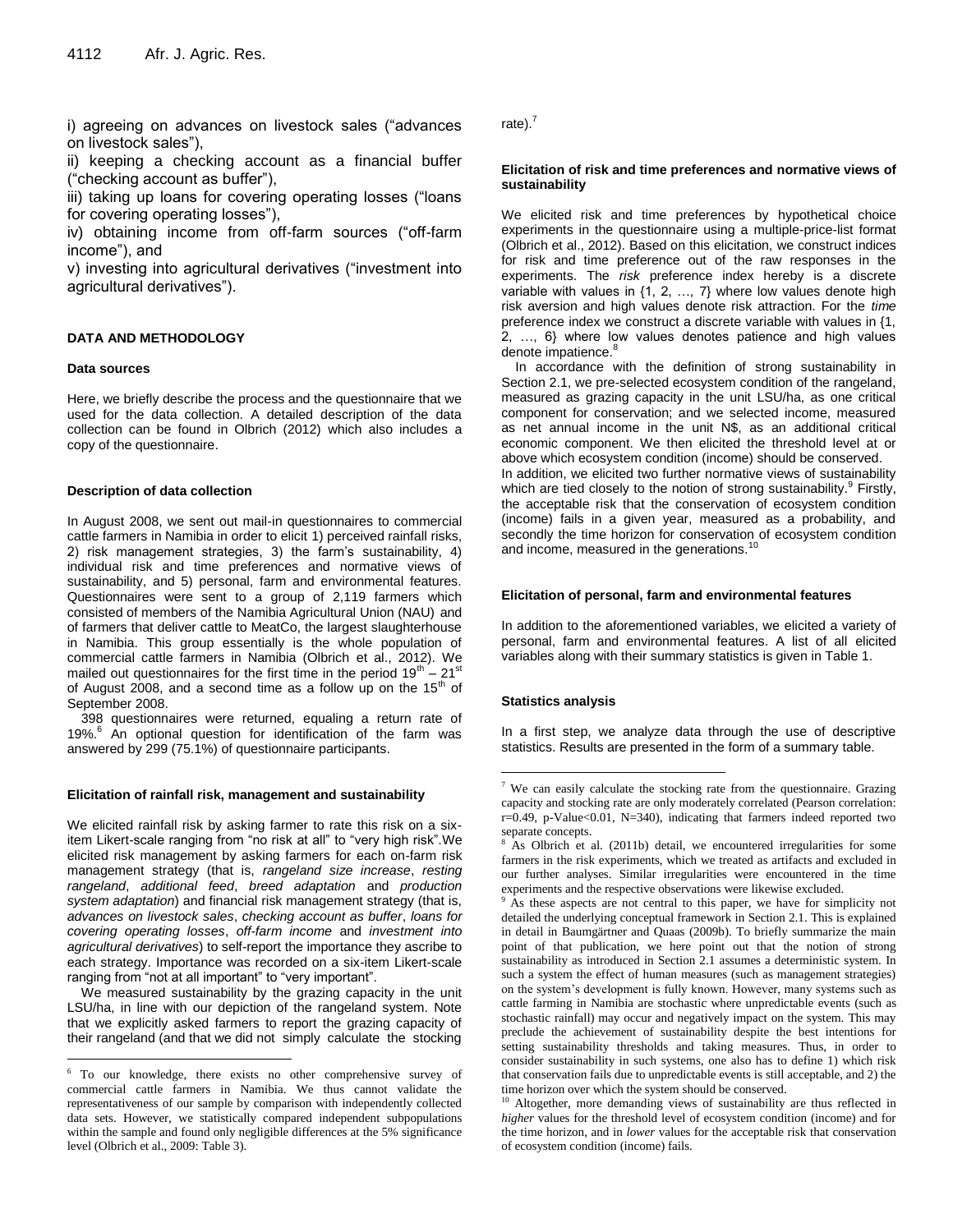**Table 1.** Summary statistics for 1) rainfall risk, 2) risks management strategies, 3) the farm's sustainability, 4) risk and time preferences and normative views of sustainability, and 5) personal, farm and environmental features.

| <b>Characteristics</b>                                                               | Mean    | Median  | Std. dev. | Min       | Max       |
|--------------------------------------------------------------------------------------|---------|---------|-----------|-----------|-----------|
| 1) Rainfall risk                                                                     |         |         |           |           |           |
| Rainfall [1=no risk, 6=very high risk]                                               | 4.6     | 5.0     | 1.2       | 1.0       | 6.0       |
| 2) Risk management strategies [1=not at all important, 6=very important]             |         |         |           |           |           |
| On-farm management strategies                                                        |         |         |           |           |           |
| Additional feed                                                                      | 4.7     | 5.0     | 1.5       | 1.0       | 6.0       |
| Production system adaptation                                                         | 4.4     | 5.0     | 1.4       | 1.0       | 6.0       |
| Breed adaptation                                                                     | 4.5     | 5.0     | 1.3       | 1.0       | 6.0       |
| Resting rangeland                                                                    | 4.7     | 5.0     | 1.5       | 1.0       | 6.0       |
| Rangeland size increase                                                              | 3.3     | 3.0     | 1.7       | 1.0       | 6.0       |
| Financial management strategies                                                      |         |         |           |           |           |
| Advances on livestock sales                                                          | 3.1     | 3.0     | 1.8       | 1.0       | 6.0       |
| Checking account as buffer                                                           | 4.7     | 5.0     | 1.4       | 1.0       | 6.0       |
| Loans for covering operating losses                                                  | 3.0     | 3.0     | 1.7       | 1.0       | 6.0       |
| Off-farm income                                                                      | 4.0     | 4.0     | 1.7       | 1.0       | 6.0       |
| Investment into agricultural derivatives                                             | 2.4     | 2.0     | 1.6       | 1.0       | 6.0       |
|                                                                                      |         |         |           |           |           |
| 3) Sustainability indicators                                                         |         |         |           |           |           |
| Grazing capacity [LSU/ha]                                                            | 0.080   | 0.077   | 0.040     | 0.012     | 0.500     |
| 4) Preferences and normative views                                                   |         |         |           |           |           |
| Risk preference index [1=very risk averse, 5=risk neutrality, 7=very risk attracted] | 4.8     | 5.0     | 1.1       | 1.0       | 7.0       |
| Time preference index [1=very patient, 6=very impatient]                             | 3.2     | 3.0     | 1.1       | 1.0       | 6.0       |
| Sustainable annual net income [N\$]                                                  | 275,791 | 240,000 | 206,896   | 4,000     | 2,000,000 |
| Sustainable ecosystem condition [LSU/ha]                                             | 0.082   | 0.077   | 0.045     | 0.013     | 0.05      |
| Acceptable income risk [probability]                                                 | 0.6     | 0.6     | 0.2       | 0.0       | 1.0       |
| Acceptable ecosystem condition risk [probability]                                    | 0.6     | 0.6     | 0.2       | 0.0       | 1.0       |
| Time horizon [generations]                                                           | 3.3     | 2.0     | 3.2       | 0         | 10        |
|                                                                                      |         |         |           |           |           |
| 5) Personal, farm and environmental features<br><b>Personal features</b>             |         |         |           |           |           |
| Household size [number of members]                                                   | 3.3     | 3.0     | 1.8       | 1.0       | 14.0      |
| Age [years]                                                                          | 55.4    | 55.0    | 11.9      | 27.0      | 90.0      |
| Afrikaans [%]                                                                        | 50.4    | 100.0   | 50.1      | $\pmb{0}$ | 100.0     |
| Education level [1=no high school graduation, 6=Doctorate]                           | 3.4     | 4.0     | 1.2       | 1         | 6         |
| <b>Farm features</b>                                                                 |         |         |           |           |           |
| Rangeland [hectare]                                                                  | 7,949   | 6,765   | 5,512     | 0         | 44,244    |
| Land net rented <sup>a</sup> [hectare]                                               | 1,149   | 0       | 2,897     | $-5,017$  | 14,000    |
| Single owners [%]                                                                    | 70.7    | 100.0   | 46.0      | 0.0       | 100.0     |
| Oxen production [%]                                                                  | 47.7    | 50.0    | 40.3      | 0.0       | 100.0     |
| Annual net income [1 = < N\$50,000, 5 = > N\$350,000]                                | 2.9     | 3.0     | 1.4       | 1.0       | 5.0       |
| Weekend farmer [%]                                                                   | 20.0    | 0.0     | 40.0      | $0.0\,$   | 100.0     |
| <b>Environmental features</b>                                                        |         |         |           |           |           |
| Average rainy season assessment (2004-2008) [1=very poor, 6=very good]               | 4.0     | 4.0     | 0.7       | 1.0       | 6.0       |
| Land quality [1=very poor quality, 6=very good quality]                              | 4.3     | 4.0     | 1.0       | 1.0       | 6.0       |
| Actual bush cover [1=0%, 6=81 to 100%]                                               | 3.5     | 3.0     | 1.1       | 1.0       | $6.0\,$   |
| Optimal bush cover [%]                                                               | 25.1    | 20.0    | 16.0      | 0.0       | 81.0      |

Displayed are mean, median, standard deviation, minimum and maximum for all continuous and Likert-scale measured.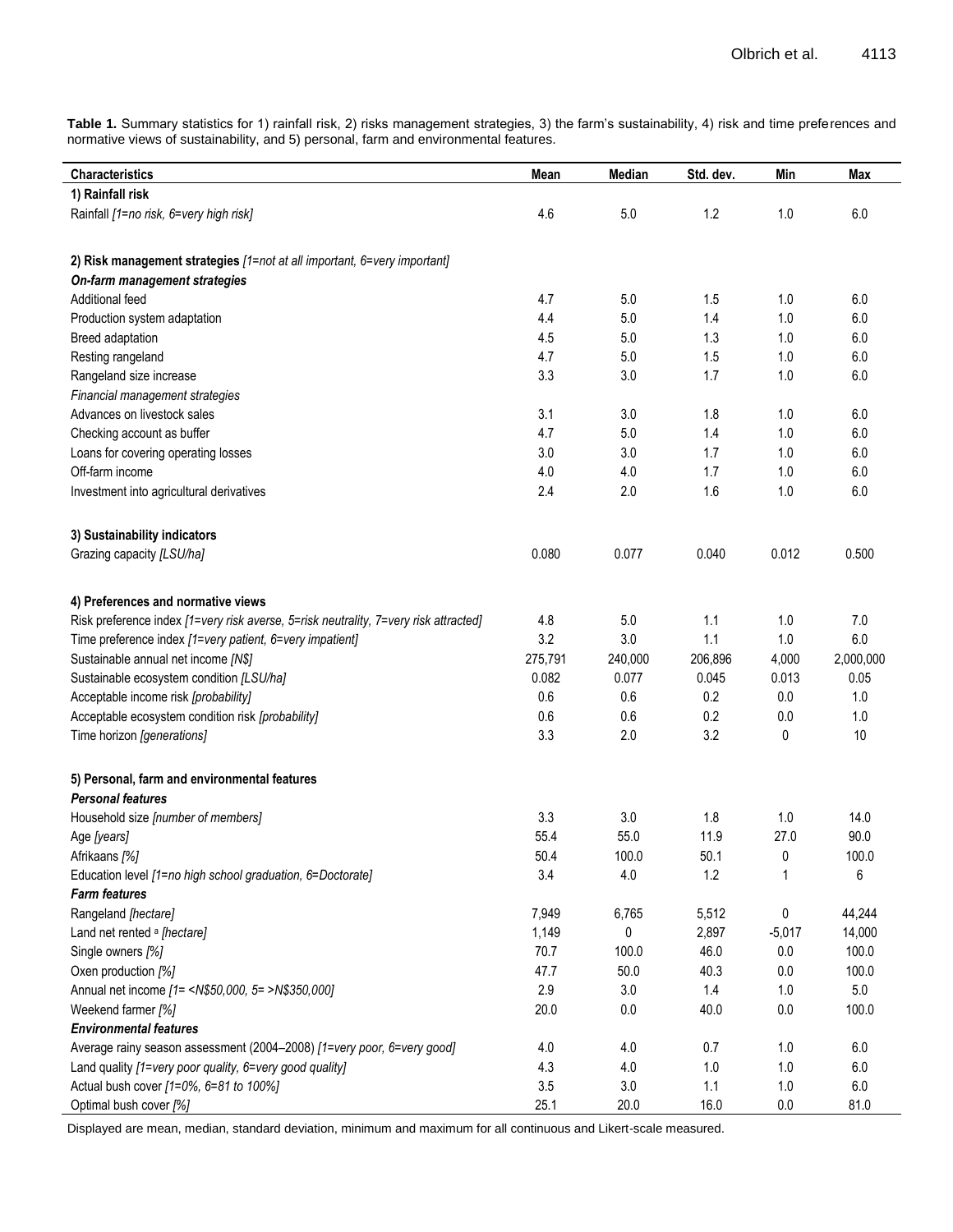We then analyze characteristics jointly through a cluster analysis to explore whether we may classify farms into similar groups. Specifically, we conduct a hierarchical cluster analysis. We use Ward's method for agglomeration over an N x N dissimilarity matrix, where N is the number of observations (Ward, 1963). The matrix contains as elements the Gower dissimilarity measure between observations which is designed to accommodate both continuous and binary characteristics (Gower, 1971). It is defined as

$$
D_{ij} = \frac{\sum_{k} w_{ijk} d_{ijk}}{\sum_{k} w_{ijk}}
$$

where *Dij* is the dissimilarity between observation *i* and *j* as the sum of the dissimilarities *dijk* between observation *i* and *j* with respect to each characteristic  $k = \{1, ..., K\}$  (StataCorp, 2007; Everitt et al., 2011). *wijk* is a binary indicator that takes on the value 1 if observations *i* and *j* have non-missing entries for characteristic *k* and is 0 otherwise. We only include observations that have nonmissing entries for all *K* characteristics since all  $D_{ij}$  are then calculated over the same set of characteristics. Thus, *wijk* always takes on the value 1, and the denominator equals *K*. Only including observations with non-missing entries has the side effect of reducing the sampling set to 108 observations, since not all farmers responded to all questions.

The specification of *dijk* differs between binary and continuous characteristics. For binary characteristics,

$$
d_{ijk} = \begin{cases} 0 & \text{if } x_{ik} = x_{jk} \\ 1 & \text{otherwise} \end{cases}
$$

where  $x_{ik}$  and  $x_{ik}$  are the values that characteristic *k* takes on for observations *i* and *j*, respectively. For continuous characteristics,

$$
d_{ijk} = \frac{\left|x_{ik} - x_{jk}\right|}{\max(x_k) - \min(x_k)},
$$

which standardizes the absolute distance between *xik* and *xjk* by the range of values that characteristic *k* takes on over all observations.

When calculating the Gower dissimilarity measure, highly correlated characteristics may bias results as the impact of these characteristics on the measure is overemphasized with respect to the remaining characteristics (Backhaus et al., 2006: 550). However, none of the 528 unique characteristics pairs (based on 33 characteristics over which we conduct the cluster analysis) display a correlation coefficient above 0.6 and only 11 a correlation coefficient above 0.4.

We chose the number of clusters by calculating the pseudo F index (Calinski and Harabasz, 1974), where large values indicate a good number of clusters, and the pseudo T squared Je(2)/Je(1) index ("pseudo T squared index") (Duda and Hart, 1973), where low values indicated a good number of clusters, and by subsequently identifying local maxima and minima, respectively. As a robustness check we require that both indices display local optima at the same number of clusters.

Subsequent to the cluster analysis, we examine in regards to which characteristics the clusters differ significantly overall and exactly which clusters are responsible for the significant difference. For continuous characteristics, we thereto conduct one-way analyses of variance (ANOVA) followed by pair-wise, Bonferronicorrected t-tests. For binary characteristics, we conduct Chi-square

tests followed by pair-wise, Bonferroni-corrected Chi-square tests. All analyses are performed using the Stata/SE 10.1 statistical software package.

#### **RESULTS**

#### **Descriptive statistics**

A comprehensive overview of descriptive statistics is given in Table 1. Here we briefly discuss these statistics, beginning with rainfall risk, risk management and sustainability, and closing with farmers' preferences, normative views and personal, farm and environmental features.

### **Rainfall risk**

The rainfall risk is rated above average with a value of 4.6 (out of 6.0) on the Likert scale. The risk is heterogeneous across farmers as indicated by a standard deviation of 1.2.

#### **Risk management strategies**

In terms of risk management, farmers predominantly consider on-farm management strategies to be important in the management of risky rangeland production. Especially those on-farm strategies where the decision process is in the hand of farmers are rated high, that is, *resting rangeland* (4.7 on a six-item Likert-scale), *additional feed* (4.7), *breed adaptation* (4.5) and *production system adaptation* (4.4). In contrast, the remaining on-farm strategy, *rangeland size increase* is rated considerably lower (3.3), potentially because the application of this strategy depends on third parties offering land for sale or renting.

Financial risk management strategies are of less importance. *Checking accounts as buffer* (4.7) and *offfarm income* (4.0) are rated relatively high. In contrast, farmers seem to be skeptical towards the remaining financial management strategies: *advances on livestock sales* (3.1), *loans for covering operating losses* (3.0) and *investment into agricultural derivatives* (2.4) are among the lowest rated strategies.

Heterogeneity in ratings across farmers is considerable for most risk management strategies (standard deviations of 1.6 to 1.8).

This finding is in accordance with our aforementioned statement that strategies may (in part) be substitutes with respect to risk management, which allows for considerable leeway in whether individuals farmers apply a specific strategy or not.

#### **Sustainability**

Average grazing capacity is 0.080 LSU/ha and is lower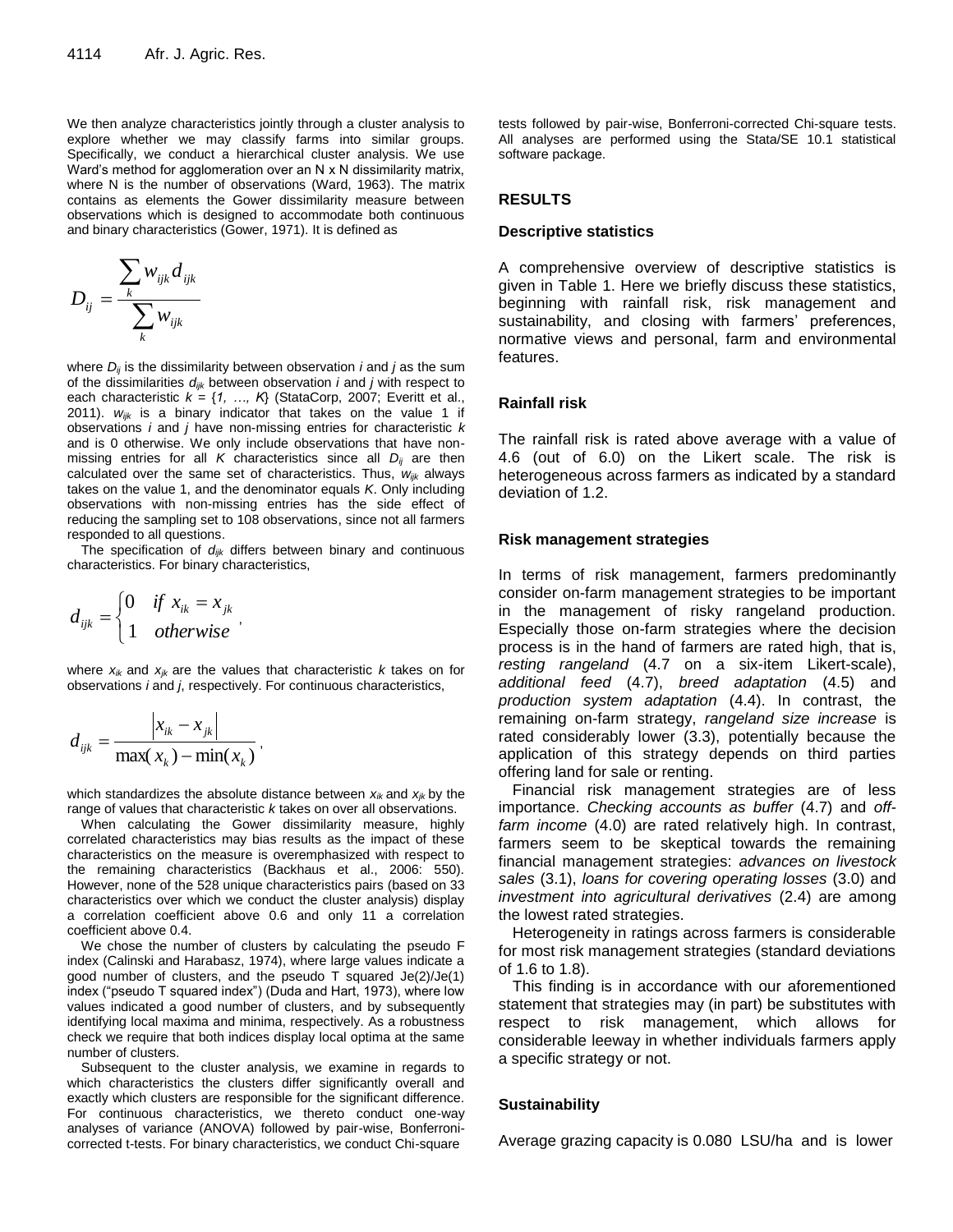than the historic 0.1 LSU/ha that was found on average prior to the mid 1960s (de Klerk, 2004: 21). The rangeland thus (on average) has not been managed sustainably. However, grazing capacity is, with a standard deviation of 0.040 LSU/ha, highly variable across farms, suggesting large differences in sustainability of individual farms.

#### **Risk and time preferences**

Farmers are on average risk averse, as indicated by a value of 4.8 (out of 7.0) for the risk preference index. In another study on the same database, the authors calculate for the average farmer a point estimate for the coefficient of relative risk aversion (CRRA) of 0.78 which likewise indicates risk aversion (Olbrich 2012).<sup>11</sup> The estimate is slightly higher than the value of 0.54 reported for a field study of semi-subsistence farmers in Ethiopia, India and Uganda by Harrison et al. (2010), but in range with the value of 0.79 provided for the Danish population by Andersen et al. (2006).

Farmers are of intermediate impatience as exemplified by a value of 3.2 (out of 6.0) for the time preference index. Calculating point estimates of discount rates – to mirror the aforementioned point estimates of risk aversion – has not yet been done by the authors in a separate publication, and is beyond the scope of this publication.

#### **Normative views of sustainability**

 $\overline{a}$ 

Farmers believe that ecosystem condition should be sustained at or above a threshold of 0.082 LSU/ha and annual net income at or above a threshold of N\$ 275.791.<sup>12</sup>

Heterogeneity for both the normative view on ecosystem condition and income is high with standard deviations of 0.045 LSU/ha and N\$ 206, 97, respectively.

In regards to the time horizon for sustaining ecosystem condition and income we find that 8.7% of farmers do not care about the future beyond their own generation, whereas 16.1% of farmers have a very long outlook, i.e. ten generations or more. On average, farmers indicated that ecosystem condition and income ought to be sustained for the 3.3 generations following their own generation, that is, for the generations of their children, grandchildren, and great-grandchildren. This is the timeframe that most farmers are expected to experience in their lifetime. $13$ 

Acceptable ecosystem condition risk and acceptable income risk are both centred at an intermediate probability value of 0.6, that is, a probability of 60% that grazing capacity (income) falls below the specified threshold is still acceptable. Distributions of both probability thresholds are, however, spread out over the whole range of possible values, as exemplified a standard deviation of 0.2 for both characteristics, revealing large heterogeneity across the farmers' population.

## **Personal, farm and environmental features**

Farmers are very heterogeneous in age and the distribution is centred within the advanced age: average age of farmers is 55.4 years with a standard deviation of 11.9 years. The majority of farmers (50.4%) are of Afrikaans decent, with the remaining farmers being predominantly of German descent. Education is of high importance among farmers with a median of 4.0, indicating that half of the farmers have a university degree (bachelor, master or doctorate). Household size is on average 3.3 members.

Farms are typically large with an average area of rangeland of 7,949 ha, but individual farms are very heterogeneous in size as indicated by a standard variation of 6,765 ha. On average, farmers rent 1,149 ha of farmland in addition to the land they own. Farms are typically operated by a single owner (70.7%) as opposed to forms of joint ownership (e.g. corporations, partnerships or cooperatives). The most common production system is oxen production (pursued by 47.7% of farmers), while other production systems such as weaner production or speculation production are of less importance. Farmers earn a considerable higher income than other Namibians: median income among farmers is N\$ 150,001 to N\$ 250,000 which is much greater than the 2009/2010 Namibian median household income of N\$ 40,744.<sup>14</sup> Not all farmers earn this income primarily from their farm: 20% of farmers are weekend farmers that operate the farm only on the weekend (as a hobby or secondary occupation) while earning their livelihood primarily in a different occupation.

Farmers assess the previous five rainy seasons as above average as indicated by a value of 4.0 (out of 6.0). Land quality (e.g. soil conditions) is likewise assessed to be above average with a value of 4.3 (out of 6.0). Almost half of the farms (48.2%) have actual bush cover that is intermediate or higher (that is, 41% or more of the farm covered by bushes). Finally, the bush cover that farmers

 $\overline{a}$ 

 $11$  In Olbrich (2012), as well as in the subsequently cited papers, a positive value of the CRRA indicates risk aversion, a negative value risk attraction and a value of zero risk neutrality.

 $12$  For comparison: median annual income for the Namibian population was N\$ 29,361 in 2003–2004. See also Footnote 12.

<sup>&</sup>lt;sup>13</sup> Namibian farmers typically have their children at a young age (personal observation), and life expectancy is high (see for comparison our findings on farmers' age in below in this section).

 $^{14}$  The latest available national income data was elicited in 2009/10 by Namibia Statistics Agency (NSA, 2012, 2010: 15). In order to properly compare our 2008 farm data to the 2009/10 national data, we have to adjust for inflation which amounted to 9.1% in Namibia in 2008 (Statista, 2016). Adjusted median farmer income can then be interpolated to N\$ 164,651 to N\$ 272,750 in 2009 prices, and is thus still considerably higher than the N\$ 40,744 median household income.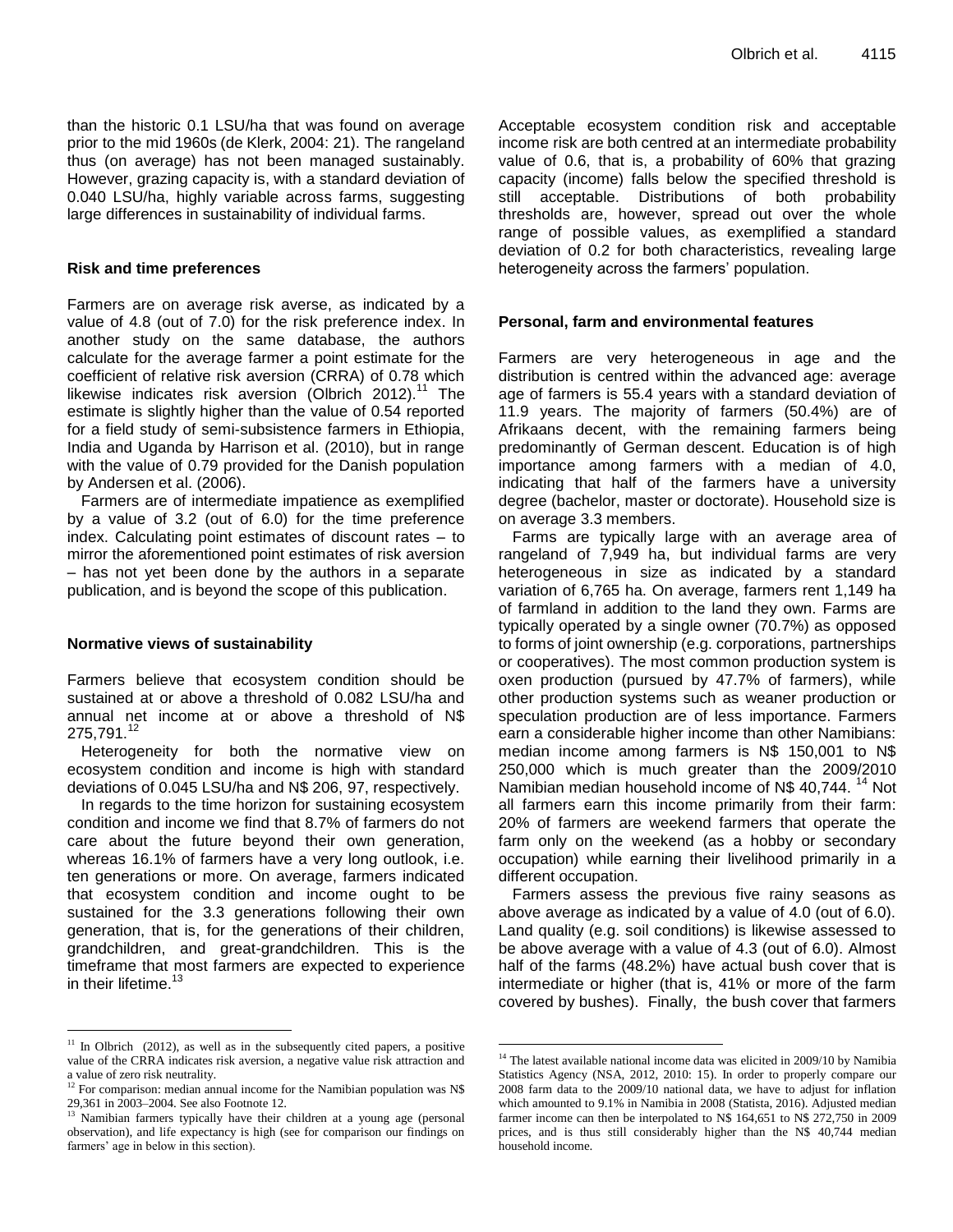

**Figure 2.** Dendrogram for three cluster solution. Cluster labels and observations per cluster are indicated above the respective branch. Clusters are MULTOWN (multiple owners), SUFIMA (high sustainability / low financial risk management) and AFRIKAANS (Afrikaans farmers). N=108.

consider optimal on their farms is a low to medium cover (an average of 25% of the farm being covered by bush) and thus lower than actual bush cover.

#### **Cluster analysis**

In reporting results for the cluster analysis, we make three terminological simplifications for convenience: firstly, we say "characteristics of clusters" when we, of course, actually refer to characteristics of the farmers or farms included in the respective clusters; secondly, the values we report are cluster-averaged values, but we do not explicitly refer to them as "averaged"; thirdly, when we state that a cluster is "different" we always mean, unless otherwise noted, that the discussed clusters differ significantly from *all* other clusters.

As previously mentioned, we excluded in the cluster analysis all observations which had a missing entry in any of the analyze characteristics. As a consequence, only 108 observations (out of 398) were used in the cluster analysis.

#### **Choice of cluster number**

Both the pseudo F- and the pseudo T-index have optima jointly at a number of three and nine clusters (Figure 2, Table 2). At three clusters the pseudo T-index has a global minimum while the pseudo F-index has only a local maximum. Conversely, at nine clusters the pseudo

| <b>Number of clusters</b> | pseudo F | pseudo T square |
|---------------------------|----------|-----------------|
| 1                         |          | 0.30            |
| 2                         | 0.30     | 0.98            |
| 3                         | 0.57     | 0.00            |
| 4                         | 0.38     | 0.99            |
| 5                         | 0.53     | 1.26            |
| 6                         | 0.59     | 1.48            |
| 7                         | 0.79     | 3.07            |
| 8                         | 1.22     | 2.43            |
| 9                         | 1.59     | 0.15            |
| 10                        | 1.41     | 1.44            |
| 11                        | 1.43     | 0.35            |
| 12                        | 1.31     | 0.07            |
| 13                        | 1.20     | 0.02            |
| 14                        | 1.09     | 1.56            |
| 15                        | 1.03     | 0.17            |

so large that individual clusters are distinct in only very few characteristics; secondly, under this solution we encounter clusters with fewer than 7 observations, making the validity of the analysis doubtful due to the low F-index has a global maximum and the pseudo T-index' only a local minimum. Examining both indices thus does

**Table 2.** Results for pseudo F- and pseudo T square-indices for different numbers of clusters. Good number of clusters are indicated by high values for pseudo F-index and by low values for pseudo T-square index.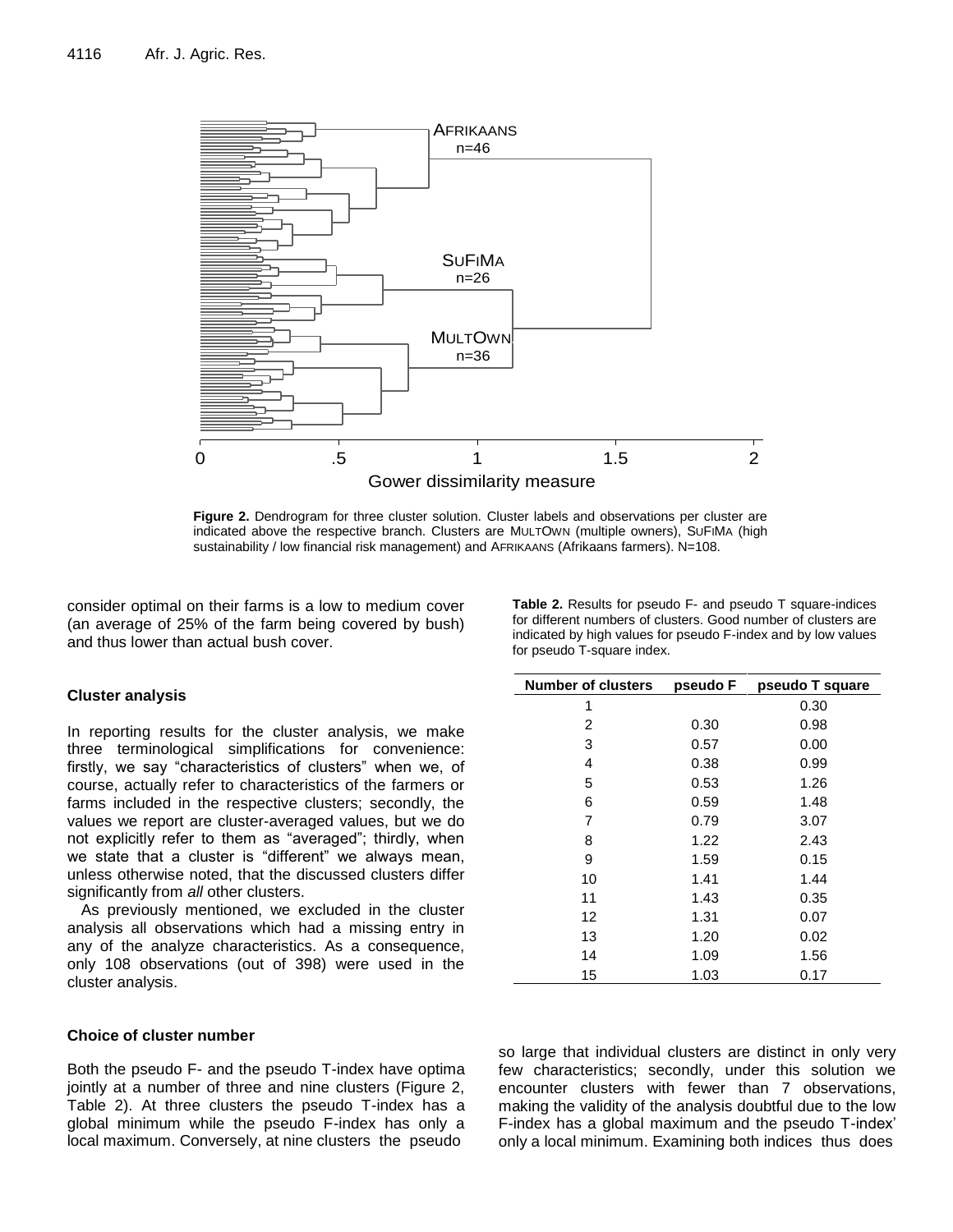not give a unique solution to the optimal number of clusters. Nonetheless, we report the three cluster solution as the nine cluster solutions has two disadvantages: firstly, it is not very insightful as the number of clusters is number of observations.

## **Cluster SUFIMA**

This cluster is best described by high sustainability and low financial risk management ("SUFIMA"). It is the smallest in that it contains 26 out of the 108 analyzed farms (Table 3). It is also the most distinct cluster, differing significantly from each of the two other clusters in 10 out of the 33 analyzed characteristics.

The cluster has the highest grazing capacity (0.089 LSU/ha; p<0.05) and thus the highest sustainability. In regards to risk management, it has the lowest ratings of the three clusters for *all* financial risk management strategies, albeit the differences are significant only for the strategies *advances on livestock sales* (1.4 on a sixitem Likert-scale; p<0.05) and *loans for covering operating losses* (1.5; p<0.01). In contrast, it does not have the lowest ratings for all on-farm strategies, but only for three of these strategies: for *rangeland size increase* (2.7; p<0.1), albeit at only the 10% significance level; and for *production system adaptation* and *breed adaptation* (both 3.9; p<0.05), albeit differing in both strategies only from one other cluster. Finally, it also has the lowest rating of rainfall risk (4.4 on a six-item Likert-scale; p<0.1), but differs in the latter only at the significance level of 10% and only from one other cluster. Thus, of the aforementioned characteristics it is sustainability (via the proxy grazing capacity) and financial risk management that make this cluster distinct.

Cluster SUFIMA also has the most demanding normative views pertaining to acceptable grazing capacity risk (probability threshold of 0.7; p<0.05), possibly because farmers in this cluster experience low risk and can thus "afford" this more demanding normative view. Other normative views are not significantly different.

Finally, the cluster is distinct in two characteristics which are not obviously related to sustainability and management: it has the lowest number of household members  $(2.7$  members;  $p<0.1$ ) and it is the most patient  $(2.6 \text{ out of } 6.0, \text{ p} < 0.1)$ , albeit it is again significantly distinct in the latter characteristics from only one other cluster.

The cluster does not differ significantly in any other personal, farm and environmental features or in risk preferences. We especially note that it does not differ in income, and that it also does not differ in weekend farming (a criterion which, in Namibian everyday use, is typically employed to characterize farmers).

## **Cluster MULTOWN**

Based on the distinct characteristics of cluster SUFIMA,

the remaining two clusters are accordingly characterized by low sustainability and high financial risk management. Beyond this distinction, however, they also have their own distinct characteristics.

The next larger cluster with 36 farms is significantly distinct in five such characteristics and best characterized by multiple ownership ("MULTOWN") as it has the highest proportion of multiple ownership (41.7% of single owners, corresponding to 58.3% multiple owners; p<0.01). It also has the highest area of (net) rented land (2,587 ha, p<0.05) and the highest area of rangeland, although the difference in the latter variable is not significant. We may interpret this as a tenuous indication that multiple owners have the means to operate altogether larger farms.

This cluster also differs from the other clusters in characteristics that are less obviously associated with multiple ownership: it has the highest rating of the strategy *advances on livestock sales* (3.6; p<0.05), the lowest rating of the strategy *resting rangeland* (4.1; p<0.05) and the youngest farmers (46.9 years; p<0.01), albeit it significantly differs in latter two characteristics from only one other cluster.

## **Cluster Afrikaans**

The largest cluster with 46 farms is distinct in four characteristics. It is difficult to describe this cluster as we see no obvious connection between these characteristics; we opt to describe it as Afrikaans farmers ("AFRIKAANS") as it exclusively consists of farmers of this ethnicity (p<0.01). Beyond this distinction, it has an intermediate rating of the strategy *advances on livestock sales* (2.6; p<0.05) and, differing significantly from one other cluster, has the lowest proportion of oxen production (42.3%; p<0.01) and the lowest education level (3.4 index points; p<0.05).

## **Summary of cluster analysis results**

Altogether, we thus also observe heterogeneity of cattle farms when classifying them, albeit only one cluster of farms (namely SUFIMA) is very distinct. In accordance with the key distinct characteristics of this cluster, classification is predominantly driven by sustainability and financial risk management. To a lesser extent, classification is driven by organizational structure or ethnicity, the defining characteristics of the remaining two clusters. Rainfall risk, risk and time preferences as well as normative views play only a marginal role for classification. Finally, we especially note again that income does not drive classification at all.

## **DISCUSSION**

In this paper we characterize commercial cattle farms in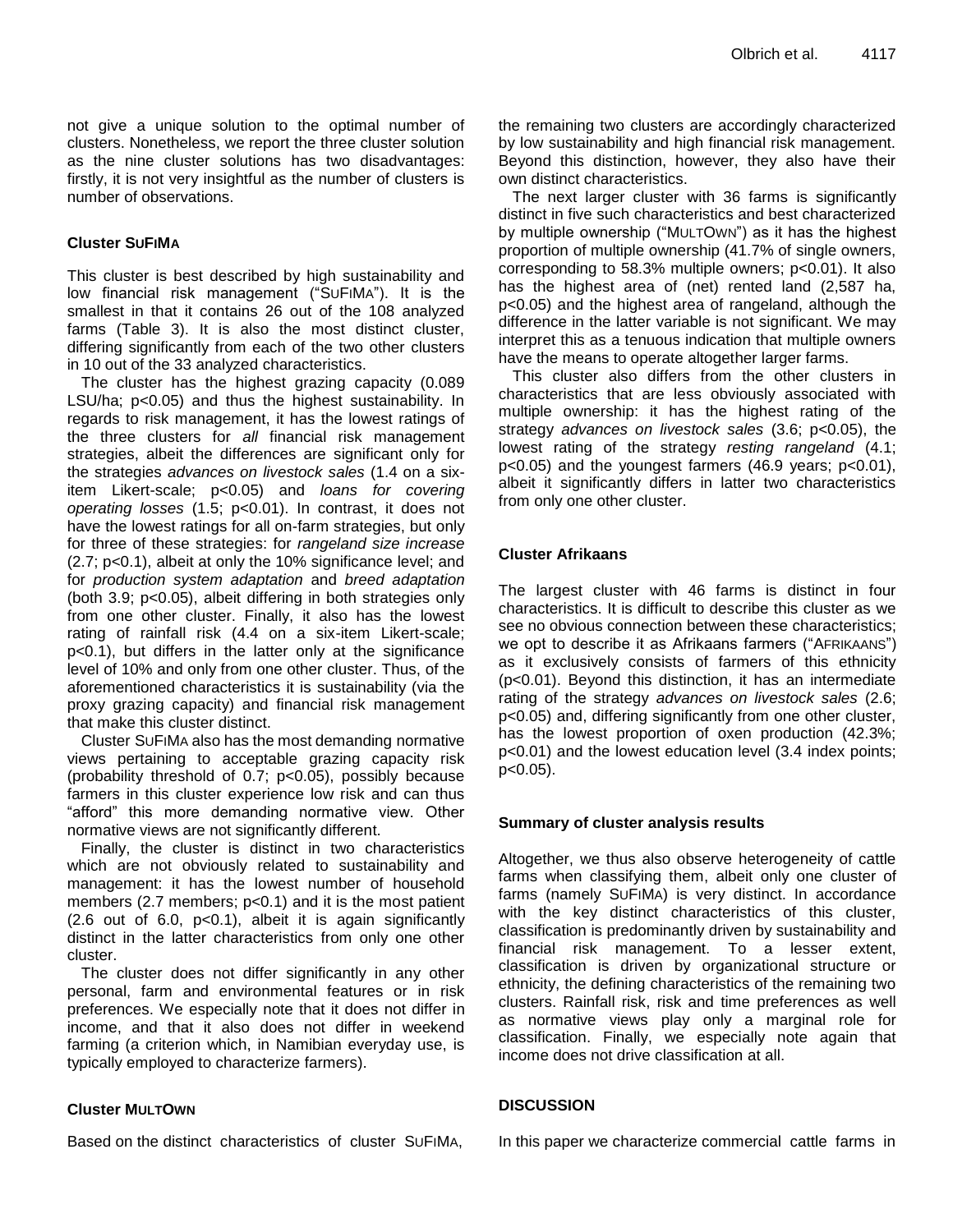**Table 3.** Cluster-averaged values of characteristics for clusters MULTOWN (multiple owners), SUFIMA (favorable environment / low financial risk management) and AFRIKAANS (Afrikaans farmers).

| <b>Characteristics</b>                                                               | <b>MULTOWN</b> | <b>SUFIMA</b> | <b>AFRIKAANS</b> | p-value |
|--------------------------------------------------------------------------------------|----------------|---------------|------------------|---------|
| 1) Rainfall risk [1=no risk, 6=very high risk]                                       |                |               |                  |         |
| Rainfall                                                                             | 4.9            | $4.4^*$       | 5.0              | 0.067   |
| 2) Risk management strategies [1=not at all important, 6=very important]             |                |               |                  |         |
| On-farm management strategies                                                        |                |               |                  |         |
| Additional feed                                                                      | 4.3            | 4.8           | 4.5              | 0.371   |
| Production system adaptation                                                         | 4.9            | $3.9**$       | 4.5              | 0.039   |
| Breed adaptation                                                                     | 4.8            | $3.9**$       | 4.6              | 0.032   |
| Resting rangeland                                                                    | $4.1***$       | 4.7           | 5.0              | 0.025   |
| Rangeland size increase                                                              | 4.1            | $2.7***$      | 3.3              | 0.004   |
| <b>Financial management strategies</b>                                               |                |               |                  |         |
| Advances on livestock sales                                                          | $3.6***$       | $1.4**$       | $2.6***$         | 0.000   |
| Checking account as buffer                                                           | 4.8            | 4.3           | 4.8              | 0.327   |
| Loans for covering operating losses                                                  | 3.0            | $1.5***$      | 3.4              | 0.000   |
| Off-farm income                                                                      | 3.9            | 3.6           | 3.8              | 0.803   |
| Investment into agricultural derivatives                                             | 2.4            | 1.9           | 2.0              | 0.392   |
| 3) Sustainability indicators                                                         |                |               |                  |         |
| Grazing capacity [LSU/ha]                                                            | 0.071          | $0.089**$     | 0.074            | 0.016   |
| 4) Preferences and normative views                                                   |                |               |                  |         |
| Risk preference index [1=very risk averse, 5=risk neutrality, 7=very risk attracted] | 4.6            | 5.0           | 4.7              | 0.416   |
| Time preference index [1=very patient, 6=very impatient]                             | 3.1            | $2.6*$        | 3.2              | 0.069   |
| Sustainable annual net income [N\$]                                                  | 292,806        | 251,539       | 294,000          | 0.567   |
| Sustainable ecosystem condition [LSU/ha]                                             | 0.074          | 0.086         | 0.076            | 0.217   |
| Acceptable income risk [probability]                                                 | 0.6            | 0.5           | 0.6              | 0.801   |
| Acceptable ecosystem condition risk [probability]                                    | 0.6            | $0.7**$       | 0.6              | 0.009   |
| Time horizon [generations]                                                           | 3.3            | 4.1           | 3.5              | 0.671   |
| 5) Personal, farm and environmental features                                         |                |               |                  |         |
| <b>Personal features</b>                                                             |                |               |                  |         |
| Household size [number of members]                                                   | 3.6            | $2.7^*$       | 3.6              | 0.036   |
| Age [years]                                                                          | 46.9***        | 55.5          | 51.4             | 0.010   |
| Afrikaans [%]                                                                        | 19.4           | 7.7           | 95.7***          | 0.000   |
| Education level [1=no high school graduation, 6=Doctorate]                           | 3.8            | 4.0           | $3.4**$          | 0.035   |
| <b>Farm features</b>                                                                 |                |               |                  |         |
| Rangeland [hectare]                                                                  | 9,448          | 7,980         | 8,181            | 0.483   |
| Land net rented [hectare]                                                            | 2,587**        | 512           | 919              | 0.010   |
| Single owners [%]                                                                    | $41.7***$      | 84.6          | 89.1             | 0.000   |
| Oxen production [%]                                                                  | 68.3           | 60.5          | 42.3***          | 0.008   |
| Annual net income [1 = < N\$50,000, 5 = > N\$350,000]                                | 2.9            | 3.4           | 3.2              | 0.358   |
| Weekend farmer [%]                                                                   | 83.3           | 80.8          | 87.0             | 0.773   |
| <b>Environmental features</b>                                                        |                |               |                  |         |
| Average rainy season assessment (2004-2008) [1=very poor, 6=very good]               | 3.9            | 4.1           | 3.9              | 0.328   |
| Land quality[1=very poor quality, 6=very good quality]                               | 4.0            | 4.2           | 4.4              | 0.342   |
| Actual bush cover [1=0%, 6=81 to 100%]                                               | 3.7            | 3.3           | 3.6              | 0.392   |
| Optimal bush cover [%]                                                               | 23.8           | 19.3          | 26.5             | 0.115   |

p-values for cluster differences calculated for each characteristic by one-way ANOVA for continuous and Chi-square test for binary characteristics. Shading indicates cluster responsible for differences as calculated by Bonferroni-corrected t-tests for continuous and pair-wise Chi-square test for binary characteristics, with the significance levels: \*\*\* p<0.01, \*\* p<0.05, \* p<0.1. Dark shading denotes that cluster differs from both other clusters, light grey shading that it differs from only one other cluster (the one most different in averaged values). N=108.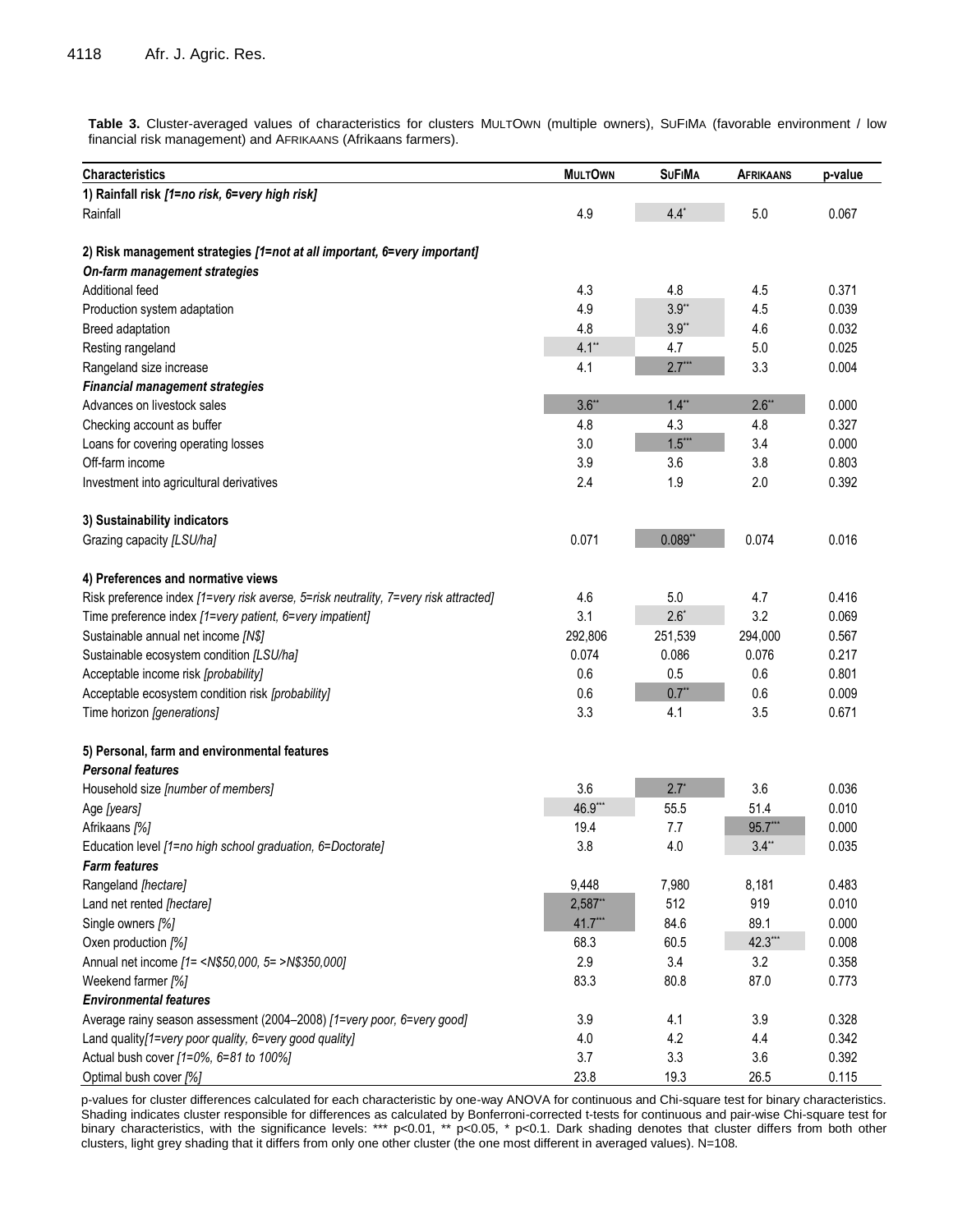Namibia, a prime case of livestock farming in semi-arid rangelands, according to 1) perceived rainfall risk, 2) risk management, 3) the farm's sustainability, 4) risk and time preferences and normative views of sustainability, and 5) personal, farm and environmental features. We find that cattle farms are highly heterogeneous in a wide range of characteristics.

When classifying farms in a cluster analysis, we also find heterogeneity as exemplified by the identification of three separate clusters ("SUFIMA", "MULTOWN" and "AFRIKAANS"). More specifically, results from the cluster analysis show that cattle farms are classified mainly by their sustainability and the farmer's financial risk management, but not by the farmer's income: the most distinct of the three identified clusters is characterized by high grazing capacity (a proxy for high sustainability) and low financial risk management, but not by high or low income. In other words, our results suggest that sustainability and financial risk management are inversely related while income levels appear to be unaffected by the choice of risk management technique. One possible explanation, is that financial risk management may provide income risk reduction to a similar extent than onfarm management over the short term; however, it may simultaneously reduce long-term sustainability since farmers neglect the adequate on-farm management of their rangeland. Such a link has already been proposed in theoretical work (Quaas et al., 2007; Quaas and Baumgärtner, 2008, 2012; Baumgärtner and Quaas, 2009a; Müller et al., 2011), and our empirical results thus nicely conform to these theoretical findings.

It is also interesting to note which other characteristics (apart from income) are *not* driving farm classification. Firstly, risk and time preferences as well as normative views of sustainability are only marginally important for classification. Based on the observed differences in management, one might hypothesize that preferences and normative views, which are key behavioural determinants, are not related to management behaviour in Namibian cattle farming. Regarding preferences, this is controversial and we do not expect that such a hypothesis will be upheld under more in-depth scrutiny than can be achieved through a cluster analysis. Regarding normative views, however, we indeed find no evidence that they impact on farm management in an indepth analysis (Olbrich et al., 2014). Secondly, weekend farming, a characteristic typically employed by Namibian farmers and decision makers for characterization of farms, also does not drive our classification. It thus seems that it is only of minor importance for characterization in comparison to other characteristics.

Having provided these observations, we note the limitations of the cluster analysis: it cannot be used to make definite statements concerning the causal relationship between single characteristics and thus cannot be a substitute for an in-depth analysis. Most importantly, we cannot clarify the exact relationship

between sustainability, financial risk management and income without further analysis, as we have, for example, done in respect to normative views (Olbrich et al., 2014).

Altogether, this study is the first to provide a characterization of Namibian commercial cattle farms in respect to risk, management and sustainability. It furthers the understanding of the system and provides the basis for more in-depth analyses. Finally, it highlights issues that may warrant close attention and may ultimately contribute to the development of policies that promote sustainability of commercial cattle farming in Namibia.

## **Conflict of Interests**

The authors have not declared any conflict of interests.

## **ACKNOWLEDGEMENTS**

This work was funded by the German Federal Ministry of Education and Research (BMBF) under grant no. 01UN0607. The Ministry was not involved in the study design, in the collection, analysis and interpretation of data, in the writing of the report or in the decision to submit the article for publication.

#### **REFERENCES**

- Andersen S, Harrison GW, Lau MI, Rutström EE (2006). Elicitation using multiple price list formats. Exp. Econ. 9:383-405.
- Atlas of Namibia Project (2002). Atlas of Namibia: A portrait of the land and its people. Ministry of Environment and Tourism, Windhoek, Namibia.
- Backhaus K, Erichson B, Plinke W, Weiber R (2006). Multivariate Analysemethoden: Eine anwendungsorientierte Einführung, 11th ed. Springer, Berlin, Germany.
- Baumgärtner S, Quaas MF (2009a). Agro-biodiversity as natural insurance and the development of financial insurance markets, in: A Kontoleon, U Pascual and M Smale (eds), Agrobiodiversity, Conservation and Economic Development. Routledge, London pp. 293-317.
- Baumgärtner S, Quaas MF (2009b). Ecological-economic viability as a criterion of strong sustainability under uncertainty. Ecol. Econ. 68:2008-2020.
- Burke A (1997). The impact of large herbivores on floral composition and vegetation structure in the Naukluft Mountains, Namibia. Biodiv. Conserv. 6:1203-1217.
- Calinski T, Harabasz J (1974). A dendrite method for cluster analysis. Commun. Stat. 3:1-27.
- Chapman G (2010). Popular perception and climate change: Mapping the varying experience of rainfall. Centre for Advanced Study, Oslo, Norway. (Internet publication, http://www.cas.uio.no/publications\_/transference.php).
- de Klerk J (2004). Bush Encroachment in Namibia. Report on Phase 1 of the Bush Encroachment Research, Monitoring and Management Project. Ministry of Environment and Tourism, Windhoek, Namibia.
- du Plessis WP (2001). Effective rainfall defined using measurements of grass growth in the Etosha National Park, Namibia. J. Arid Environ. 48:397-417.
- Duda RO, Hart PE (1973). Pattern classification and scene analysis. John Wiley and Sons, New York, United States.
- Ekins P, Simon S, Deutsch L, Folke C, Groot R (2003). A framework for the practical application of the concepts of critical natural capital and